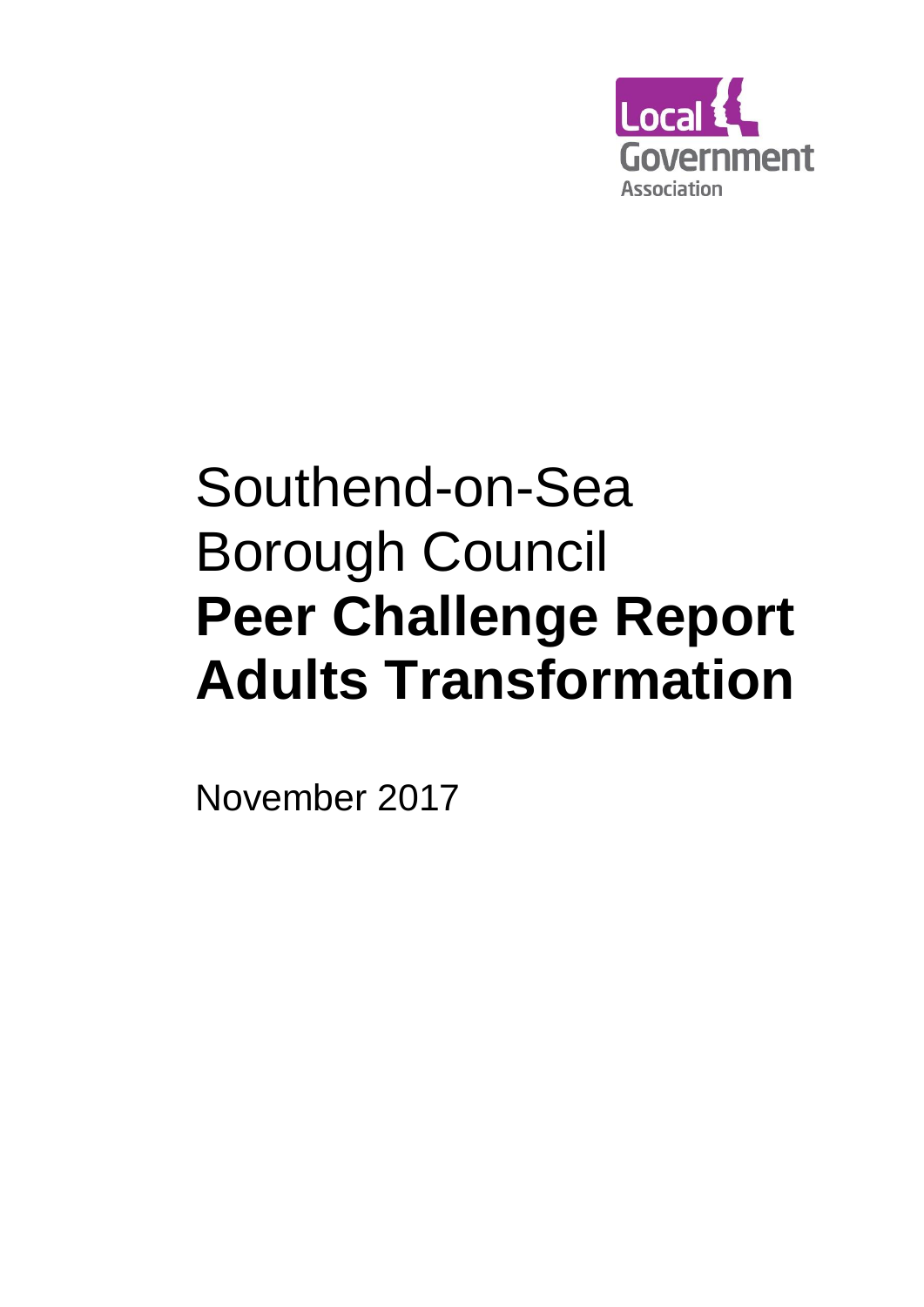# **Table of contents**

| Resource and Workforce Management 13        |  |
|---------------------------------------------|--|
| Service Delivery and Effective Practice  14 |  |
|                                             |  |
|                                             |  |
|                                             |  |
|                                             |  |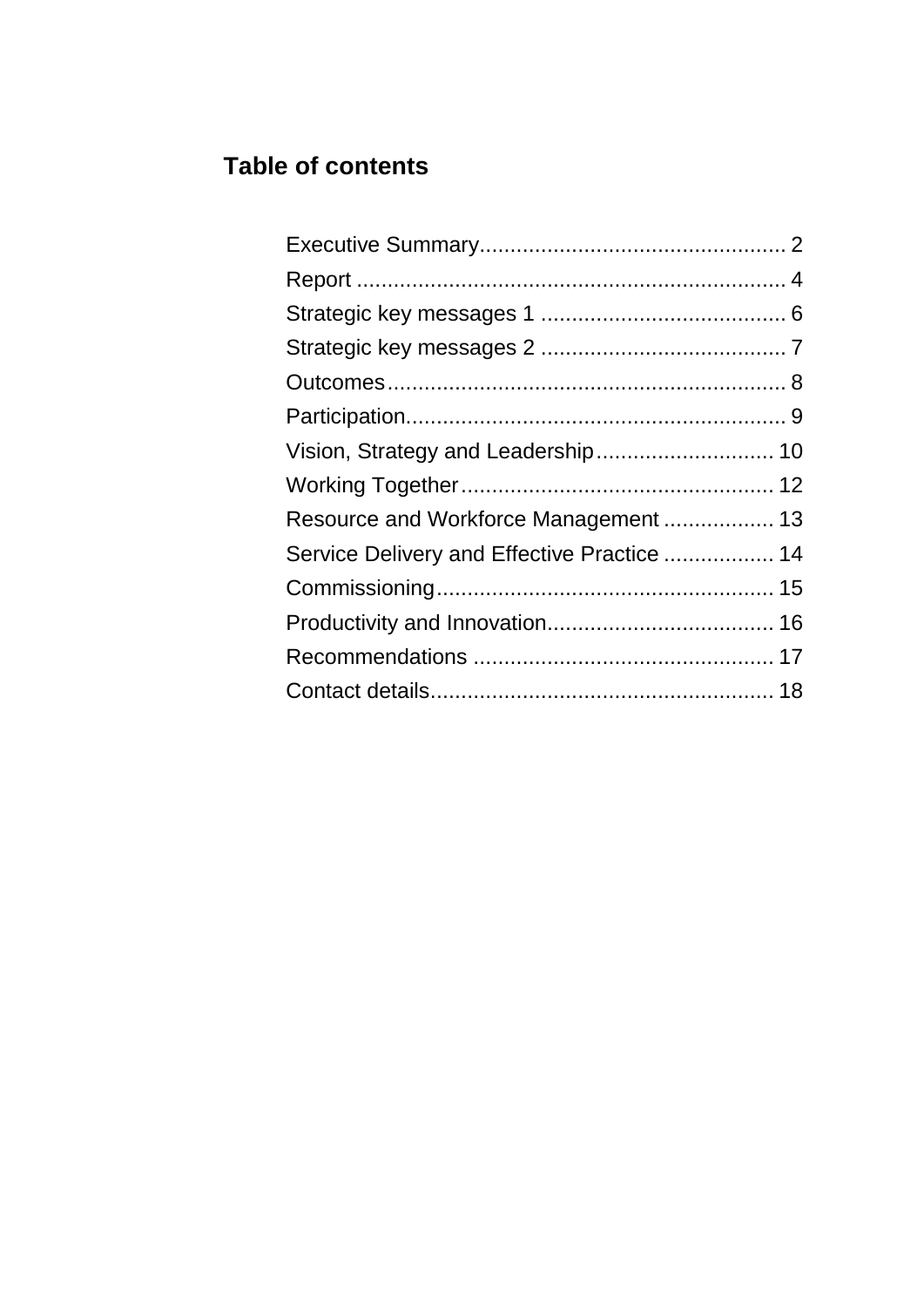# **Executive Summary**

Southend-on-Sea Borough Council (SBC) asked the Local Government Association (LGA) to conduct an Adults' Peer Challenge focussing on the Transformation programme in Adults' services as part of the East of England ADASS Peer Challenge Programme. The work was commissioned by Sharon Houlden, Director of Adult Services and Housing. She was seeking an external view on the impact of the Transformation programme in Adult Social Care and with key partners to deliver good outcomes. The Council intends to use the findings of this peer review as a 'marker' on their improvement journey. The focus for the Challenge was:

- How embedded is the Adult Transformation Programme in current practice and culture?
- How advanced is the asset-based approach?
- Is there evidence of success stories and positive outcomes?
- Is the Adult Transformation Programme aligned to commissioning intentions?
- How collaborative is the Council's partnership approach?
- Is there evidence that integrated working achieves better services and outcomes?

It was clear to the team that a lot of effort has gone into Southend's transformation work within Adult Social Care (ASC). The dedicated Transformation Team was well regarded and valued by other members of the department. There is clear evidence that a strengths and asset-based approach has been developed and is being embedded within the ASC staff. Staff are passionate about the people they support and have a 'can-do' approach to the changing way in which that care is being delivered.

There is an opportunity to ensure that the enthusiasm for the Transformation programme is used to maximum effect e.g. the learning and any further developments includes the wider council and partner agencies. The peer team recommends that ASC develops a clear narrative on its approach to transformation, including developing the evidence base for the positive outcomes for individuals. Staff need to be able to tell a consistent story of how transformation supports individuals and the community as a whole and how the approach makes the most of all the partners' resources.

SBC's commitment to the Multi-disciplinary Team (MDT) approach and how ASC is connecting into Primary Care is already showing benefits. The team heard that staff and partners valued the closer working and the enhanced ability to have conversations to effect necessary interventions for individuals. There are further opportunities for joint working, including the consideration of pooled budgets, joint commissioning, joint management arrangements and adoption of single policies and procedures across the wider health and care partnership.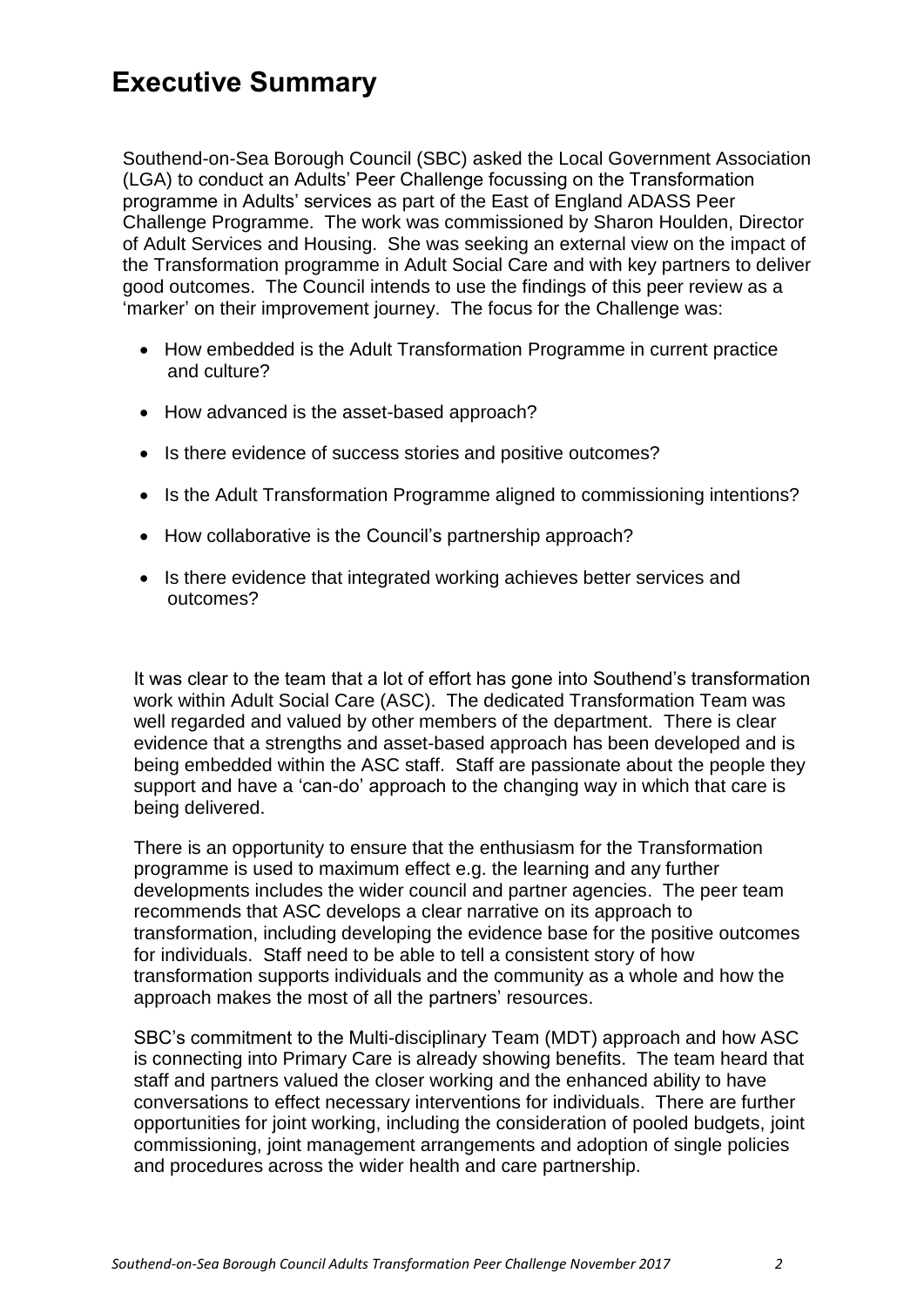In the team's view, there is an opportunity to engage elected members more widely in the transformation agenda so that they understand and take forward the benefits of implementing system-wide change. This is likely to be a whole Council approach, taking the learning from what has been developed in ASC, with members overseeing and broadening change. This approach may involve moving away from traditional ways of working and challenging existing ideas of service provision. The partners that the team spoke with recognised that ASC was leading by example and working to transform the ways in which services are delivered; recognising that existing methods of delivery were no longer sustainable

The team was impressed with the relationship that has been built with the University of Essex, Southend Campus. Students on the social work courses have undertaken projects and placements that have been used to develop and embed the strengths-based approach within the existing workforce. Students are graduating with a knowledge and expectation that they will be following the methodology once they enter the Southend workforce. Some students have also undertaken evaluation projects of the MDT approach and this is an area that could be developed further; not just with the helping to establish the evidence base for the effectiveness of MDTs but more widely with other aspects of the Transformation programme so that outcome and impact are demonstrated.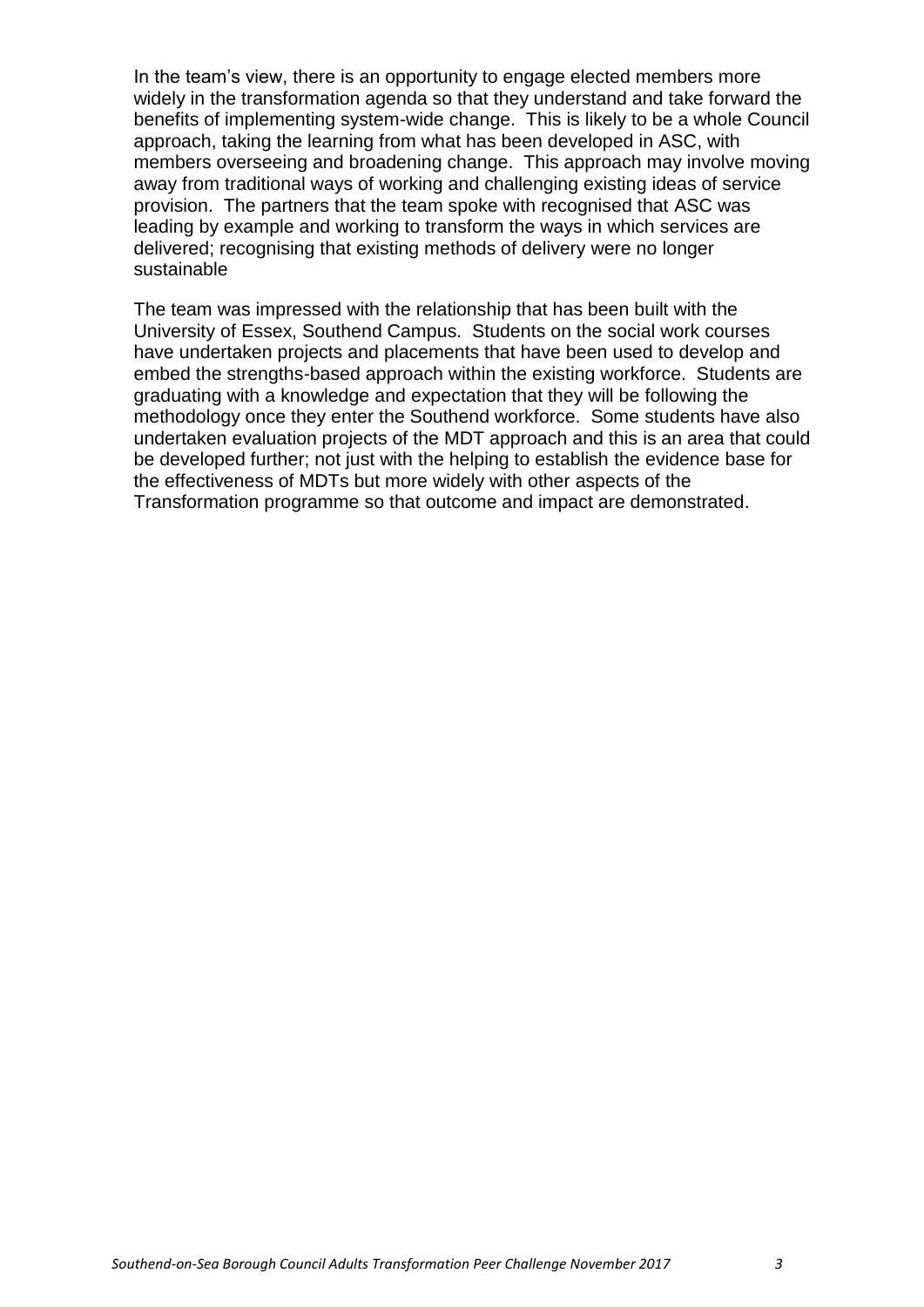# <span id="page-4-0"></span>Report **Background**

- 1. Southend-on-Sea Borough Council (SBC) asked the Local Government Association (LGA) to conduct an Adults' Peer Challenge focussing on the Transformation programme in Adults' services as part of the East of England ADASS Peer Review Programme. The work was commissioned by Sharon Houlden, Director of Adult Services and Housing. She was seeking an external view on the impact of the Transformation programme in Adult Social Care and with key partners to deliver good outcomes. The Council intends to use the findings of this peer review as a 'marker' on their improvement journey. The focus for the Challenge was:
	- How embedded is the Adult Transformation Programme in current practice and culture?
	- How advanced is the asset-based approach?
	- Is there evidence of success stories and positive outcomes?
	- Is the Adult Transformation Programme aligned to commissioning intentions?
	- How collaborative is the Council's partnership approach?
	- Is there evidence that integrated working achieves better services and outcomes?
	- 2. A peer challenge is designed to help an authority and its partners assess current achievements, areas for development and capacity to change. The peer challenge is not an inspection. Instead it offers a supportive approach, undertaken by friends; albeit 'critical friends'. It aims to help an organisation identify its current strengths, as much as what it needs to improve. But it should also provide it with a basis for further improvement.
- 3. The benchmark for this peer challenge was the Adult Social Care Standards and this report is based on the following headings:
	- Outcomes
	- Participation
	- Vision, strategy and leadership
	- Working Together
	- Resource and workforce management
	- Service delivery and effective practice
	- Commissioning
	- Productivity and innovation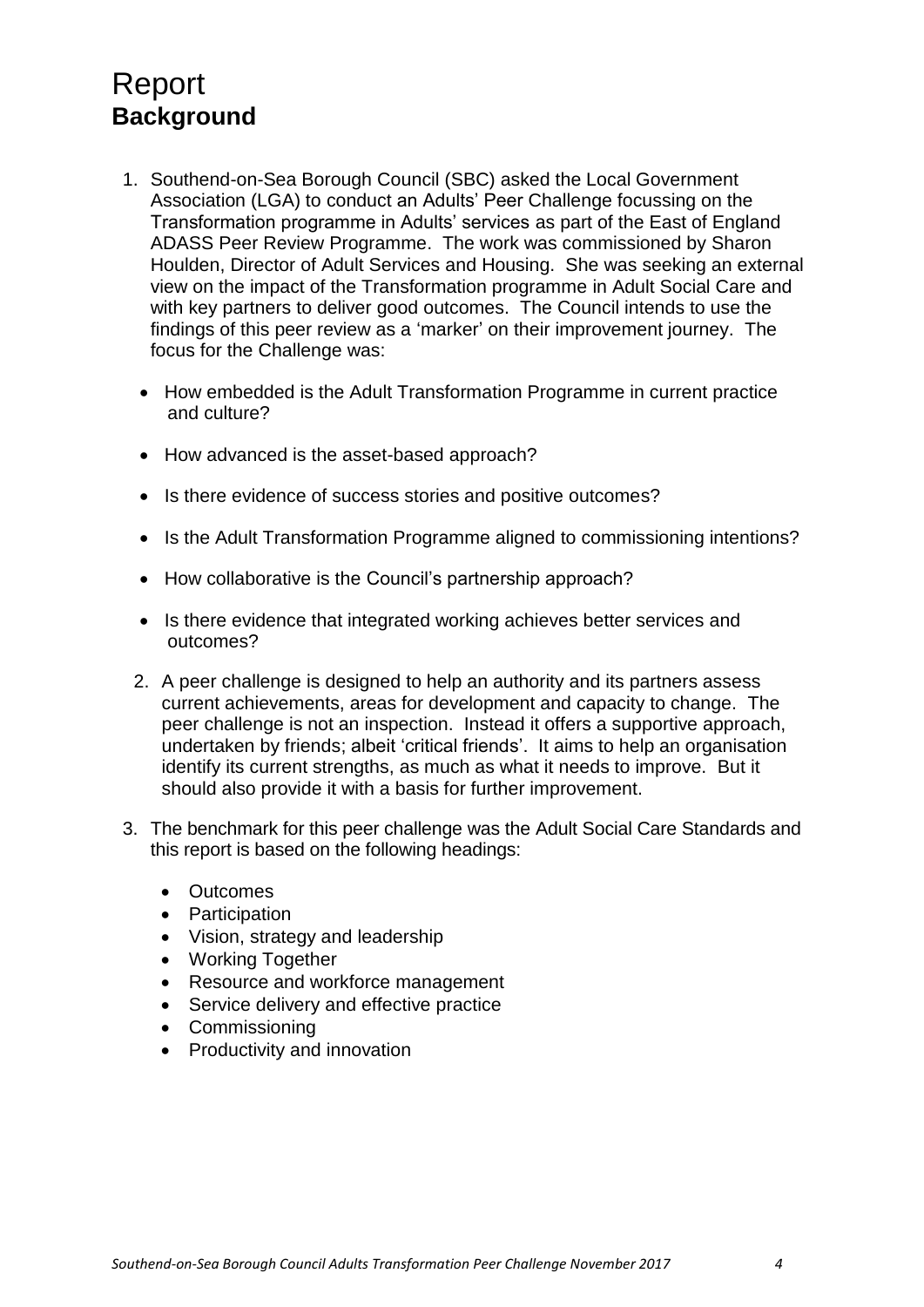- 4. The members of the peer challenge team were:
	- **Martin Farran –** Director of Health, Housing and Adult Social Care Services, City of York Council
	- **Cllr Stuart Barker –** Cabinet Member for Economy Skills and Training, Devon County Council
	- **Liz Hanley –** Assistant Director of Adult Social Care, Stockton-on-Tees Borough Council
	- **Kirsten Clarke –** Named Nurse Adult Safeguarding, Cambridgeshire Community Services NHS Trust
	- **Catherine Underwood –** Director of Health and Integration, Norfolk County Council
	- **Jonathan Trubshaw -** Review Manager, LGA
- 5. The team was on-site from Tuesday  $28<sup>th</sup>$  Thursday  $30<sup>th</sup>$  November 2017. To identify the strengths and areas for consideration in this report, the peer review team reviewed over sixty documents, held 24 meetings and met and spoke with over 100 people during the three on-site days and collectively spent more than 250 hours to determine their findings. The programme for the on-site phase included activities designed to enable members of the team to meet and talk to a range of internal and external stakeholders. These activities included:
	- interviews and discussions with councillors, officers, partners and providers
	- focus groups with managers, practitioners, carers and frontline staff
	- collecting information from those who access services
	- reading a range of documents provided by the Council, including a selfassessment against key questions.

The LGA would like to thank Sharon Houlden, Director of Adult Services and Housing, Simon Leftley, Deputy Chief Executive (People) and Olivia Brown, Programme Coordination Officer for the excellent job they did to make the detailed arrangements for a complex piece of work across key partners with a wide range of members, staff and those who access services. The peer team would like to thank all those involved for their authentic, open and constructive responses during the review process and their obvious desire to improve outcomes; the team members were all made very welcome.

6. Our feedback to the Council on the last day of the review gave an overview of the key messages. This report builds on the initial findings and gives a more detailed account of the review.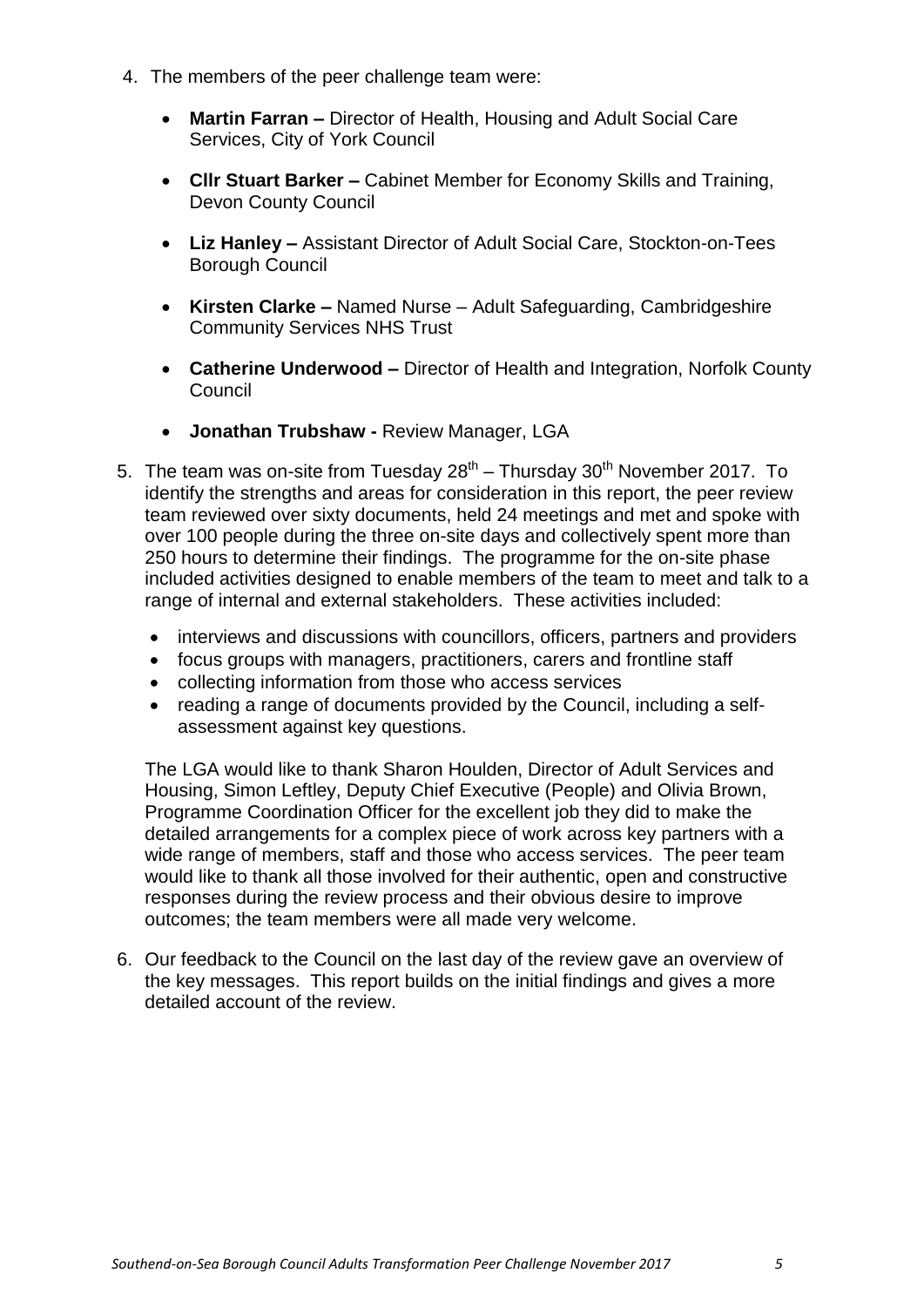#### **Strategic key messages 1**

#### **Strengths**

- 7. The team was impressed with the frontline staff and volunteers that they met whilst conducting the peer challenge; their commitment to working together and the pride they took in the borough. In particular, people worked in a crossorganisational way to support the residents of Southend. There was a stability to the workforce, with a number of people having worked in the borough for a long time and this provided continuity, whilst at the same time having sufficient staff turnover so that new ideas and practices were readily refreshed.
- 8. The team wanted to recognise SBC's openness in commissioning a peer review and undertaking a critical self-reflection on the Transformation programme. There is a real opportunity to build on this methodology to develop more co-production, joint working and integration of service delivery.
- 9. Staff were open to being challenged on their practice and reflecting on different ways of conducting business. By engaging in the peer process, people were brought together and were able to exchange ideas and discuss different approaches being used in different parts of SBC and the wider partnership.
- 10.The team recognised that the Transformation programme had been developed and grown by the project team within Adult Social Care (ASC). Energy and resource had been allocated and this had generated real interest and a willingness to undertake innovative projects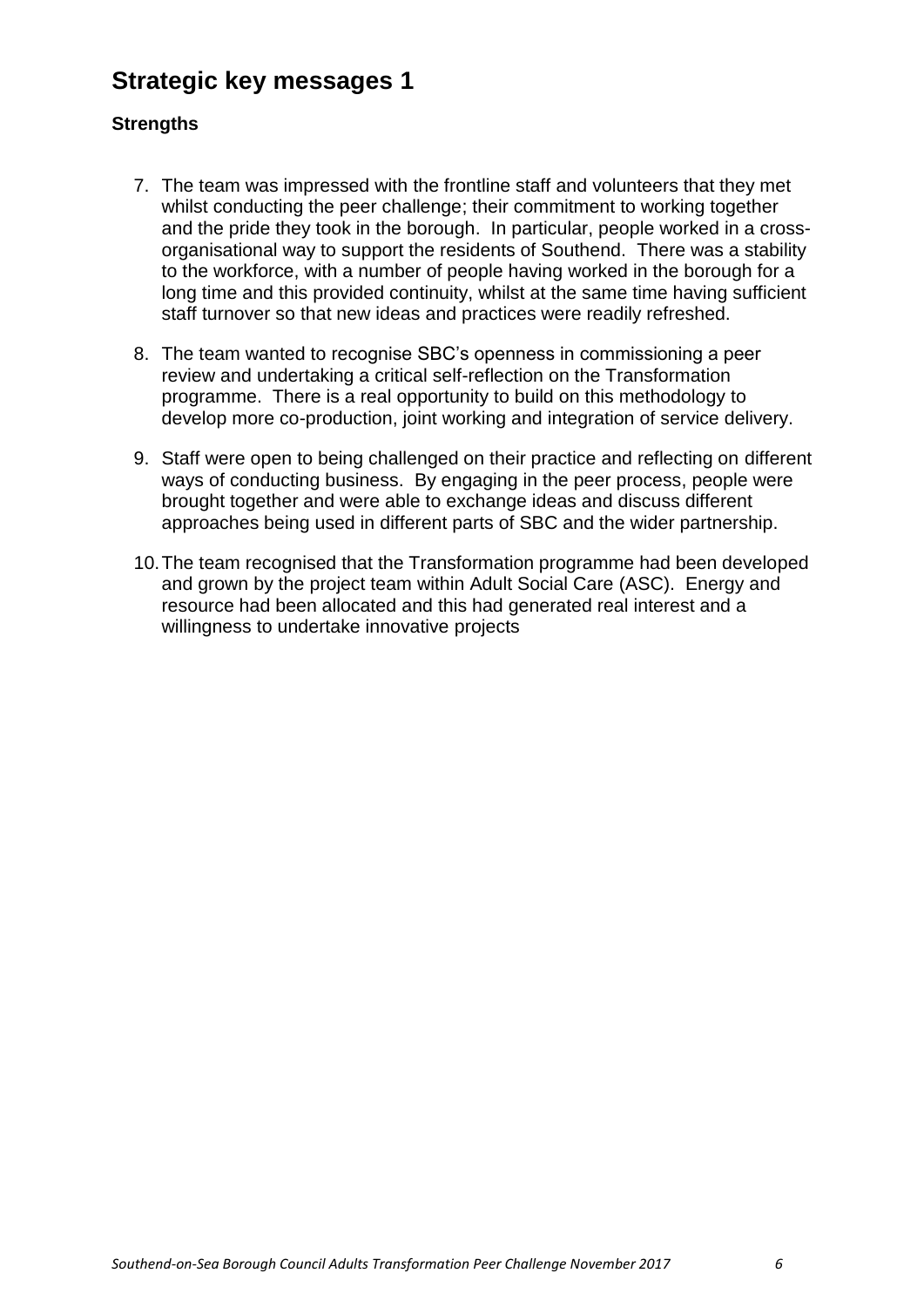#### **Strategic key messages 2**

#### **Areas for consideration**

- 11.There is now an opportunity to consider how the developments that have been trialled in the ASC Transformation Programme can be built upon to influence the wider corporate systems.
- 12.While maintaining and strengthening the learning from the Transformation programme within ASC, this needs to be balanced with broadening the engagement and ownership. If engagement is not broadened it risks approaches becoming 'siloed', which goes against the well-articulated intentions of undertaking the programme. There is an opportunity to engage with other areas of the council and the wider partnership, so the transformation learning is grown organically and links with developments being undertaken elsewhere, plus arguably this will support a greater impact.
- 13.A number of initiatives have now been trialled and there is an opportunity to engage more fully with a wide range of stakeholders, both within SBC and in the partnership, so that they understand more about what outcomes are being aimed for. There was a mixed view from the stakeholders that the team spoke with regarding their perception of the levels of their involvement and engagement in the Transformation programme. While this is understandable, a clear strategy for communicating with stakeholders at all levels would ensure that they can help shape the design and support the outcomes of the next steps in achieving system-wide change. This could include more widely promoted co-production with service users and recognition of where initiatives have not gone to plan and how others had helped shape the changed outcome.
- 14.The team recognised the ambition for the Transformation programme within ASC. However, the time may now be right to promote what has been achieved and look at how this is developed organically to integrate this with wider strategic objectives, so that learning, skills and experience can influence and shape other developments.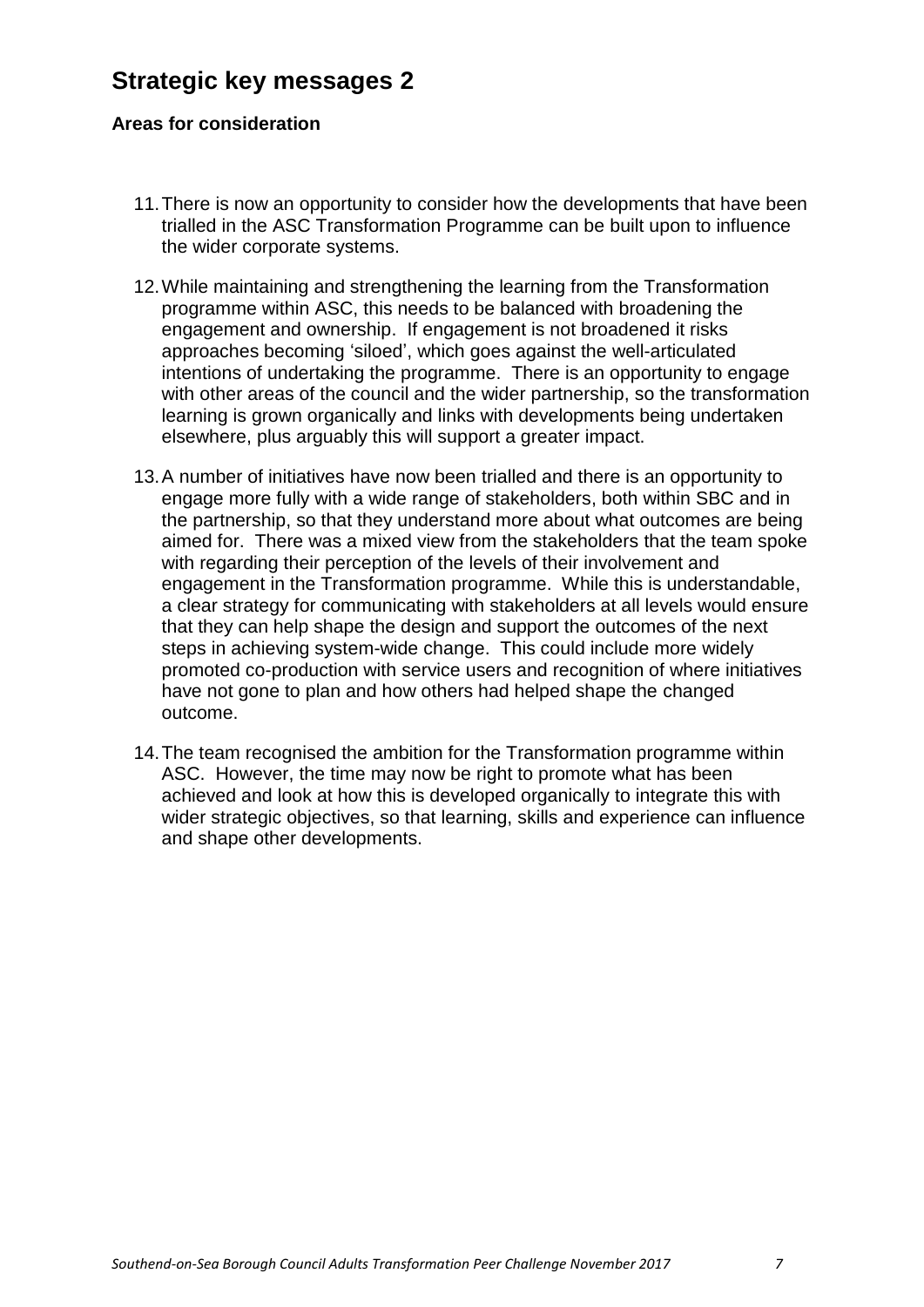#### **Outcomes**

- 15.The team was impressed with the relative financial stability that ASC has managed to maintain, whilst undertaking significant year on year savings. This is a real strength, particularly within the wider system where other partners may not be in a similar position.
- 16.Anecdotal evidence is beginning to emerge of how the Transformation programme is producing better outcomes for the residents of Southend. These individual stories need to be used effectively to demonstrate the impact of the changes being made within ASC and in partnership across the wider system.
- 17.SBC's commitment to the Multi-disciplinary Team (MDT) approach and how ASC is connecting into Primary Care was already showing benefits. The team heard that staff and partners valued the closer working and the enhanced ability to have conversations to effect necessary interventions for individuals. However, there was feedback from some community nurses that the engagement of ASC was focused on the social work members of the Transformation Team and that they did not have the contact names/ relationships with social workers in other teams. There may be a risk of overreliance on the expertise built in the Transformation Team. There is an opportunity for the Transformation Team to develop expertise in other social workers, so that they in turn take on new ways of working.
- 18.In the team's opinion, ASC was respected by partners. This is a strong position from which to develop further trust and more integrated working arrangements that will benefit residents and partners.
- 19.It is important that SBC, in conjunction with partners and residents, identifies and articulates 'what good looks like'. Developing a clear narrative with a positive ambition will enable partners and residents to challenge one another as to how the vision is being realised. Measures can then be identified and evidence gathered to demonstrate that appropriate outcomes are being achieved and the agreed ambition is being realised. These measures are likely to include some of the traditional indicators, which will provide consistency, as well as those that meet the need of Southend's circumstances. Clear goals and objectives (which are likely to be both quantitative and qualitative) for the Transformation programme would help partners, both within SBC and the wider partnership, to understand and engage in what is trying to be achieved through the programme.
- 20.Where co-location and joint working identifies issues within partners' processes or systems there are opportunities to consider how the whole system may be better served through an offer of one organisation undertaking work on behalf of others. This requires a level of partnership maturity and openness to overcome any organisational boundaries and consider how the individual assets of respective partners in the partnership may best be used to achieve the desired outcomes for residents and the link to "joint commissioning".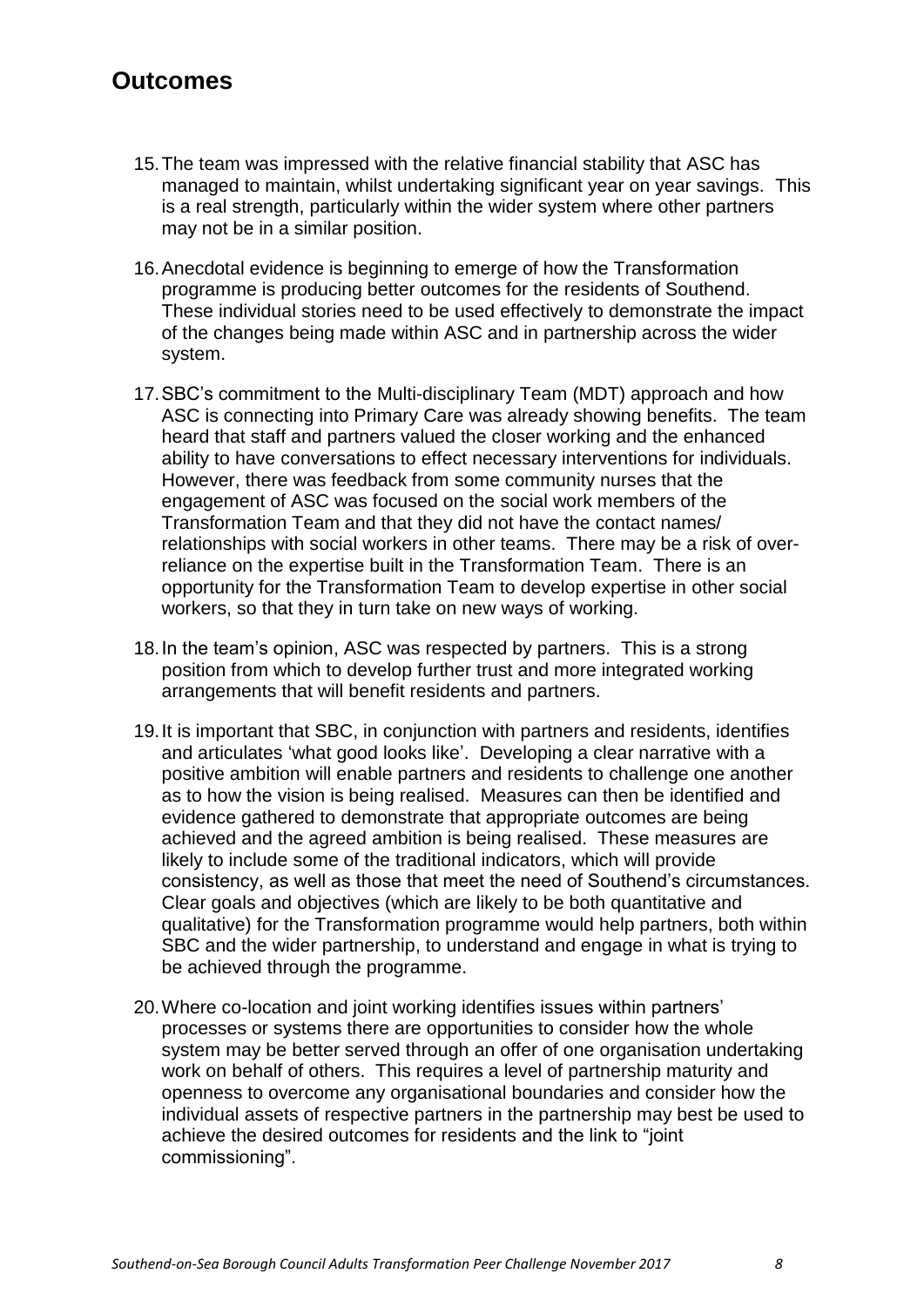21.There is an opportunity to consider how health and social care links more closely with economic development. Health and social care is a large part of the local economy and any transformational changes will have an economic impact and vice versa.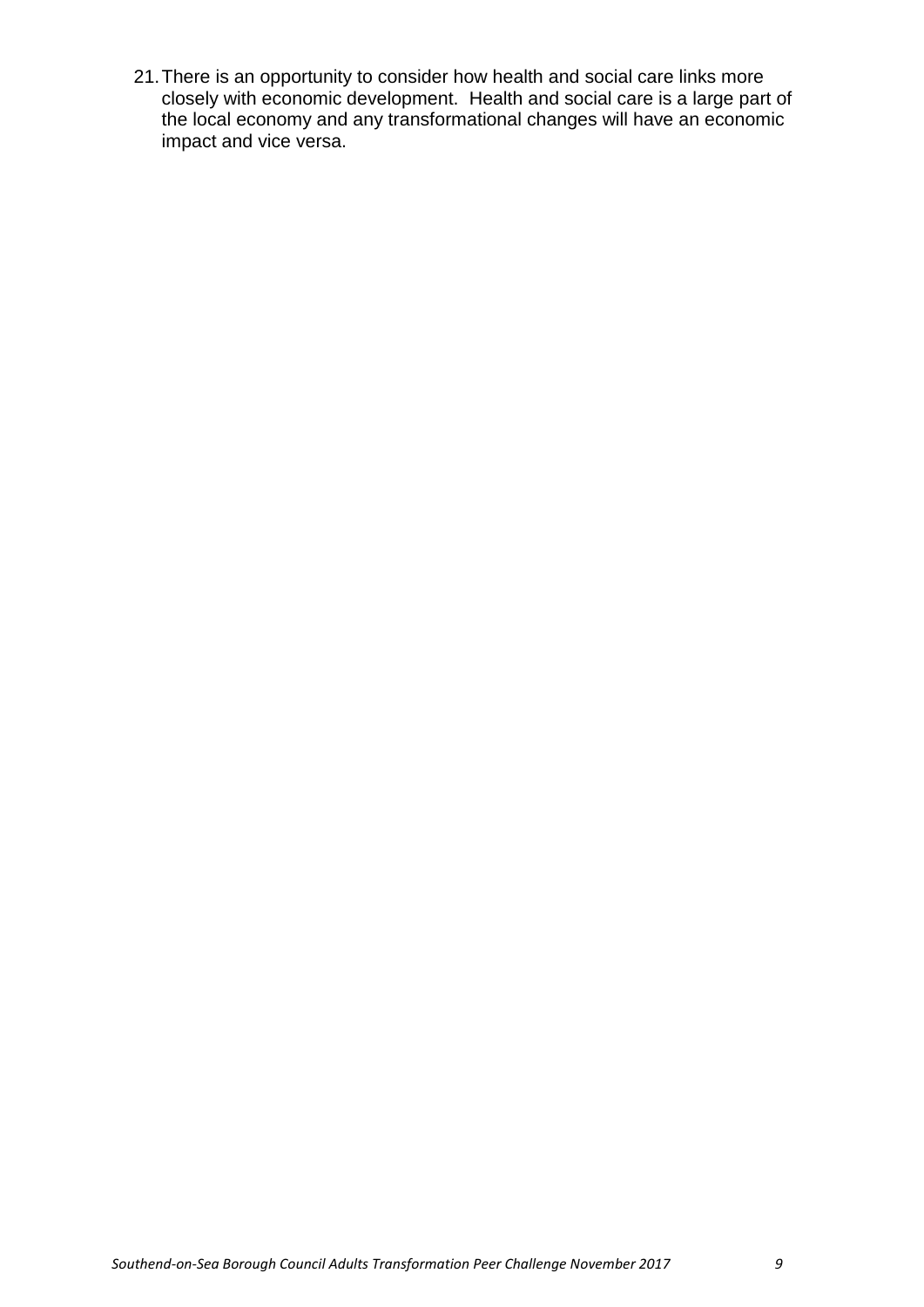#### **Participation**

- 22.In the team's opinion, the move to a more workshop style for the Health and Wellbeing Board was positive. This will enable the Board to function in a more collaborative way and to be seen by those attending as not just another committee of the council with restrictive, formal processes.
- 23.The team heard from ASC staff that the investment in the Transformation team was worthwhile and showed commitment from senior management to the transformation agenda. Staff were aware that other local authorities had not invested in the same way and they expressed pride in Southend's approach. Staff also reported a high level of engagement in the Transformation agenda and a willingness for interventions to be piloted, refined and rolled out.
- 24.With the Transformation team being based in ASC and the work developed also being focussed on ASC issues, while this has been a strength there is the potential for the Transformation programme to be ASC-centric. More could be done to integrate the ASC focussed work with activities being undertaken in the rest of SBC and the wider system. Newsletters and other communications could be sent more widely to partner organisations.
- 25.The staff that the team met expressed a "Can do" attitude" to undertaking change. They were reflective and willing to be self-critical, looking for ways to improve and adapt as circumstances demanded. Staff said that they were able to raise issues with management as and where appropriate.
- 26.The transformational skills being developed in ASC staff could benefit other parts of SBC and staff used to help other departments roll out their own transformation programmes. This would fit with the belief held in ASC that Transformation cannot be done in isolation and needs to be undertaken in collaboration and partnership, which may require the development of some partners' approaches and relationships with ASC. Where partners may be experiencing high levels of externally generated change, the support to help them develop and own the transformation agenda will need to be offered sensitively, so that the benefits of transformation and new ways of working are able to be heard and taken up.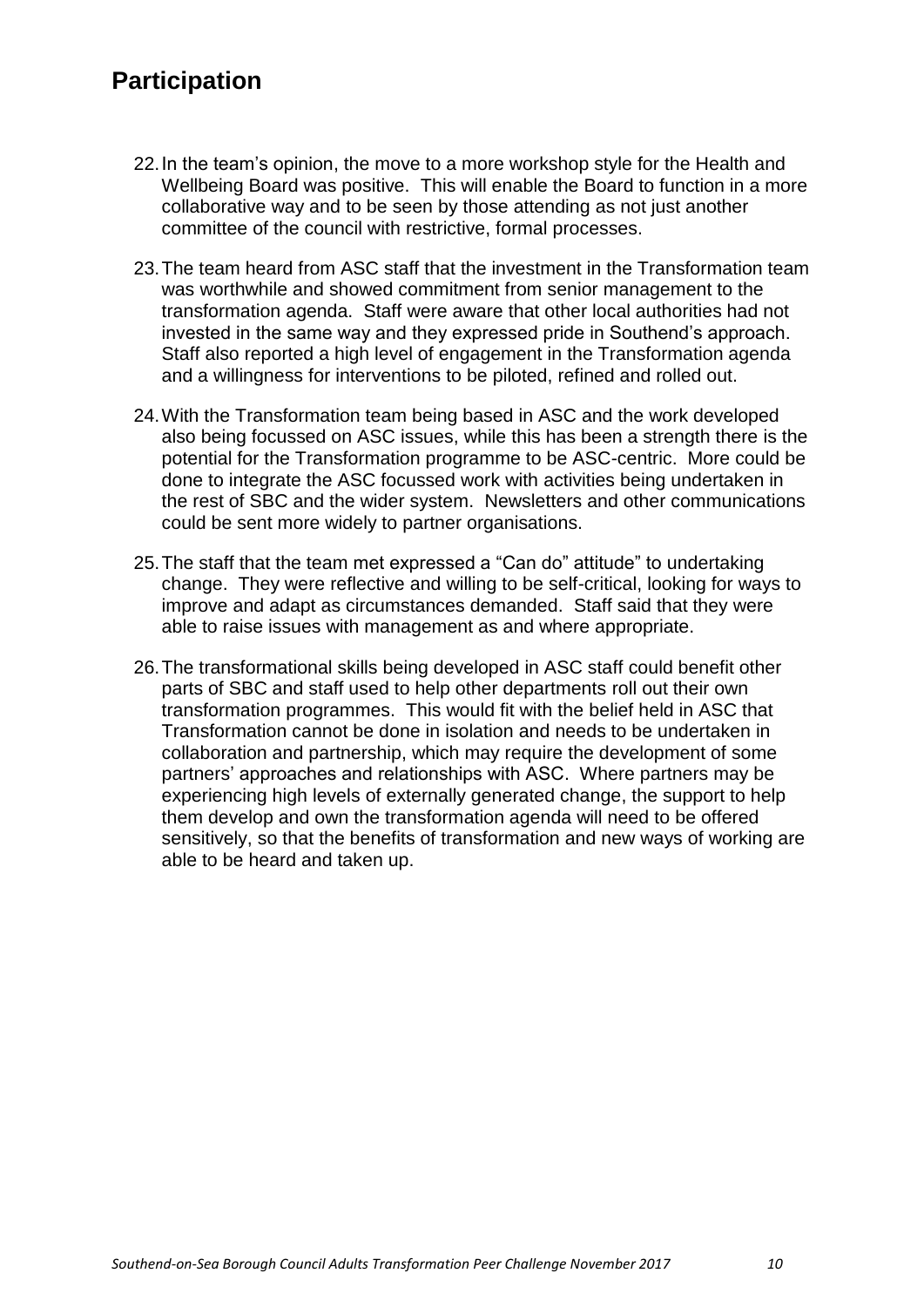#### **Vision, strategy and leadership**

- 27.The Lead Member clearly understood the activities being undertaken through the Transformation programme. In the team's view, there is an opportunity to engage elected members more widely in the transformation agenda so that they understand and take forward the benefits of implementing system-wide change. This is likely to be a whole Council approach, taking the learning from what has been developed in ASC and members overseeing and broadening change. This approach may involve moving away from traditional ways of working and challenging existing ideas of service provision.
- 28.The partners that the team spoke with recognised that ASC was leading by example and working to transform the ways in which services are delivered; recognising that existing methods of delivery were no longer sustainable. Partners understood ASC's commitment to finding new ways of working, both internally and with other organisations. Partners can be invited to consider transformational issues and approaches; co-develop these further with ASC, so that there is shared ownership across the partnership. There were clear messages from both staff and partners that the benefits of the transformation agenda need to be understood before there can be a realistic commitment to change.
- 29.The staff the team met spoke positively about engaging with their managers and valued the different means by which information and views could be exchanged. Staff said that managers were accessible and the efforts made in communication should be maintained and built upon.
- 30.Having clearly stated goals and measuring progress towards these will facilitate the reflection and learning regarding the transformation activities being undertaken. As initiatives are piloted, the communication concerning what has worked well and those areas that would benefit from change will help further embed an organisational learning culture.
- 31.There has been clear sign-up from staff to adopting a strengths and assets based approach; moving to what help people need in order to enable them to do things for themselves. The principles and benefits have been clearly explained and staff are proud to have moved to a new way of working with clients. The positive experience created within ASC could be used to engage and develop a more widely accepted asset-based approach across the partnership. The team heard the phrase "*acopia*" to describe how some organisations adopt a model of doing to/for an individual and the asset/strength-based model would help challenge this approach and transform how a person's needs are met.
- 32.In the team's view, there was a clear recognition from staff and partners of the need for change. However, more could be done to articulate the vision of what the change is leading to and evidence to illustrate how the journey is progressing. Gathering evidence that tells individuals' personalised stories of how they are able to use their own and neighbours' resources to meet their needs will help demonstrate how transformation is impacting on people. ASC's experience could be used to bring health and other partners more fully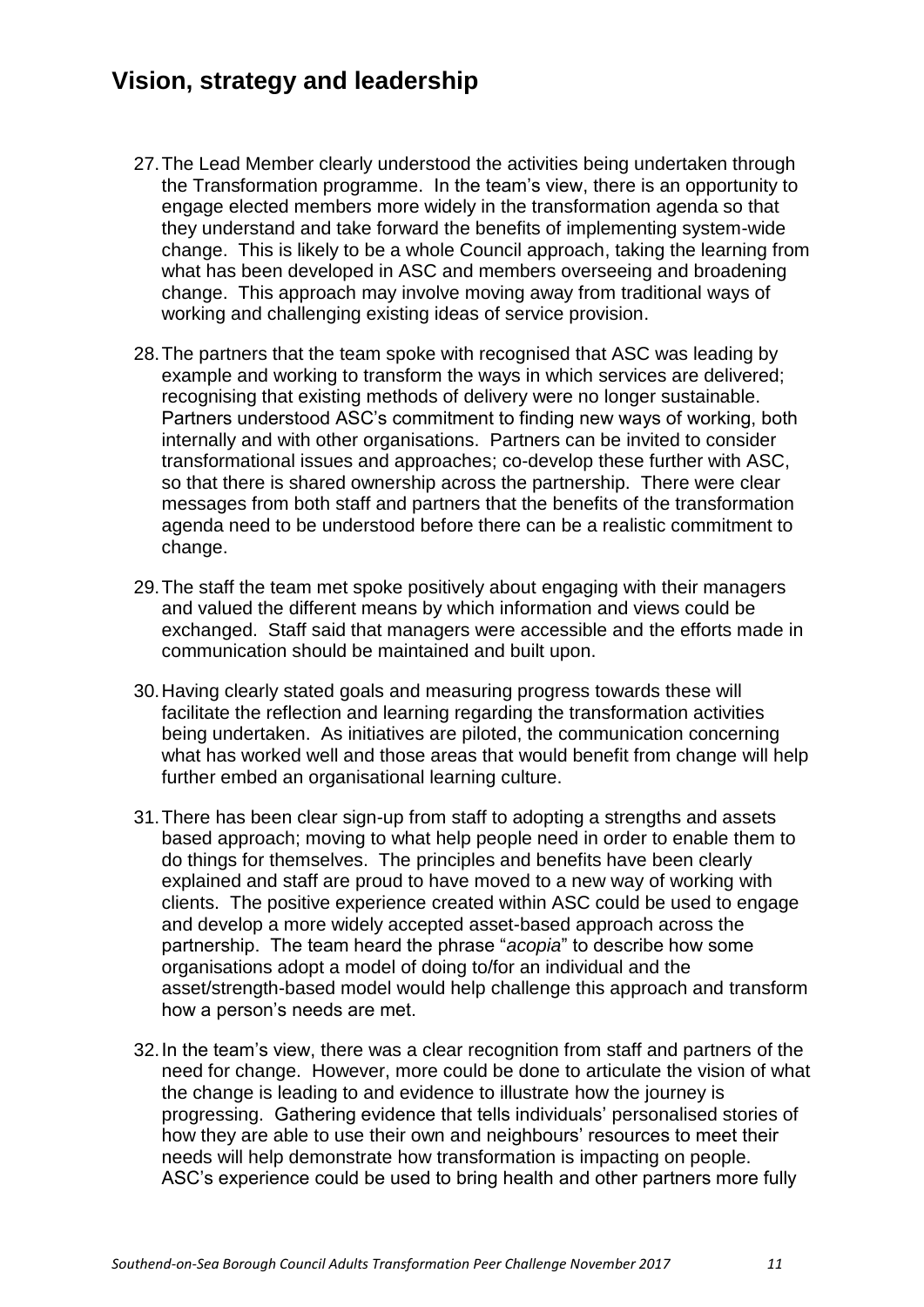into a shared and co-created vision so that there is greater joint understanding that the way in which services is currently provided is unlikely to be sustainable and that every partner will have to do things differently.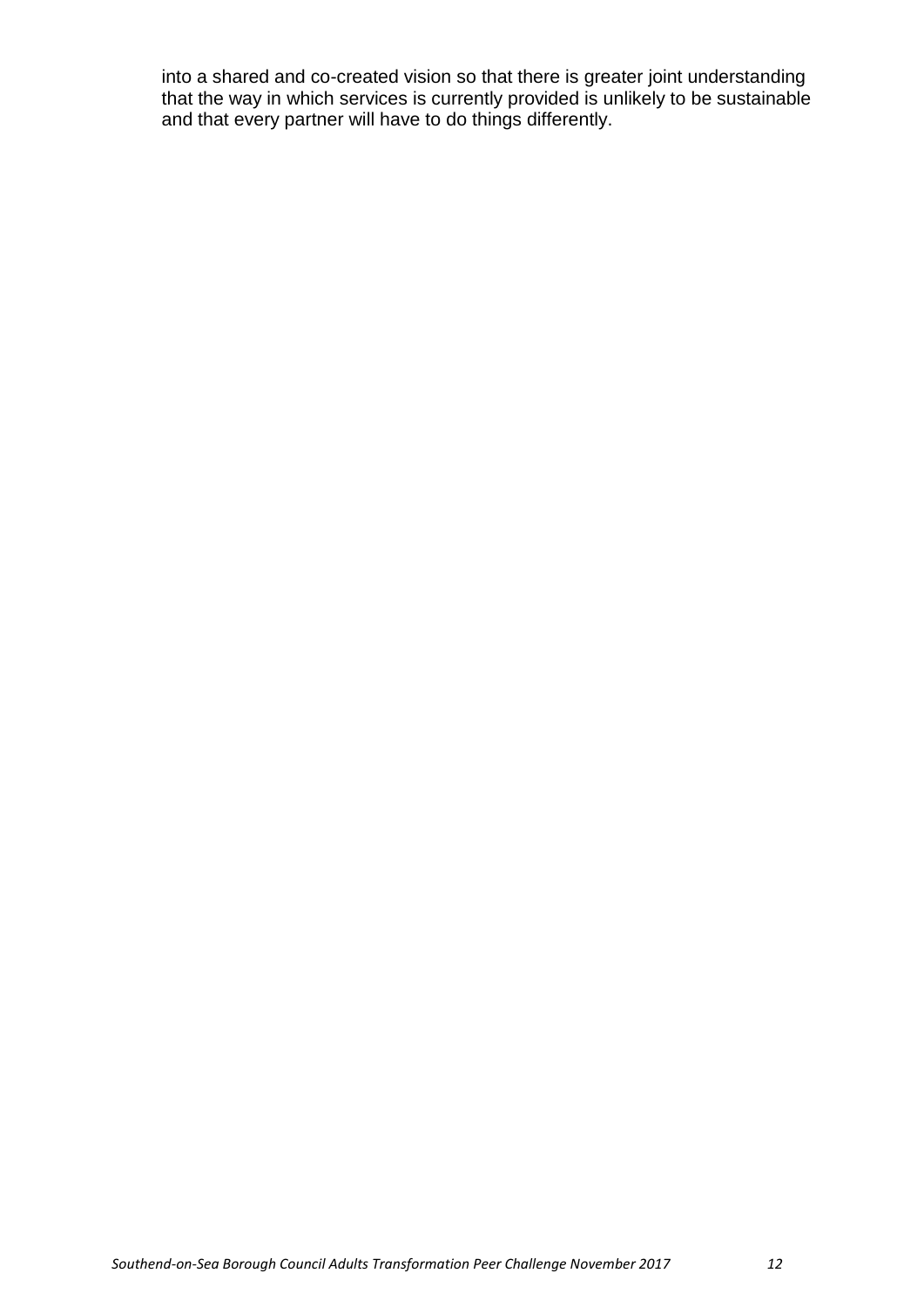#### **Working together**

- 33.The team recognised the effort being made by ASC and health partners on improving Delayed Transfers of Care (DToC). In the team's view this was working well and is an area of strength, SBC should rightly be proud of their success. The challenge is how to increase awareness within the community so that residents could do more to support one another to facilitate a person's move from hospital to home, for example how family and friends might be able to provide appropriate and timely transport and at home support. The team also heard evidence from social work staff that some medical clinicians' views on risk and allowing a person home were not always open to being challenged. There may be opportunities to discuss how residents and staff might appropriately engage in and challenge the decision-making process so as further to reduce instances of DToC.
- 34.The team saw evidence, through the effort put into co-location of staff, that partners worked well together; both at an organisational level and at the front line. Staff from across agencies spoke positively of the arrangements and were able to break down organisational barriers. This includes the introduction of multi-disciplinary teams (MDT), which were highly regarded and valued by those people the team spoke with and also provided some scope for the MDT approach as an area that can be developed further.
- 35.The team visited a community hub and was impressed with the way in which organisations worked together to connect with vulnerable people ahead of any formal engagement with social services. The voluntary sector were engaged and generally spoke in positive terms regarding to relationships with other partners.
- 36.In the team's view the work to establish mapped community assets was a positive development. This could be celebrated and used as a basis for further work in understanding and promoting what residents can do to support one another. More could be done to roll out this information and ensure that all the other partner agencies are aware of the mapping activity and know how to access the resource, this may include higher levels of promotion through websites, briefings, newsletters, etc. The team heard from voluntary sector representatives that people may need to know where they can access help rather than going through a formal assessment process and signposting resources may ease some bottlenecks in the system. More could also be done to link with other partners' mapping activity, for example where health may have undertaken targeted mapping for a particular group of service users, and how these could be joined together.
- 37.In the team's view, the locality model being used within ASC was positive and had potential benefits for wider SBC use. Links could be explored with Children's Services and Public Health so that benefits and lessons learnt could be shared across the council's provision, and partner agencies.
- 38.The team recognised SBC's willingness to engage in the peer challenge process. There may be opportunities to encourage other partners to consider the team's findings, be part of the process of identifying strengths (and how to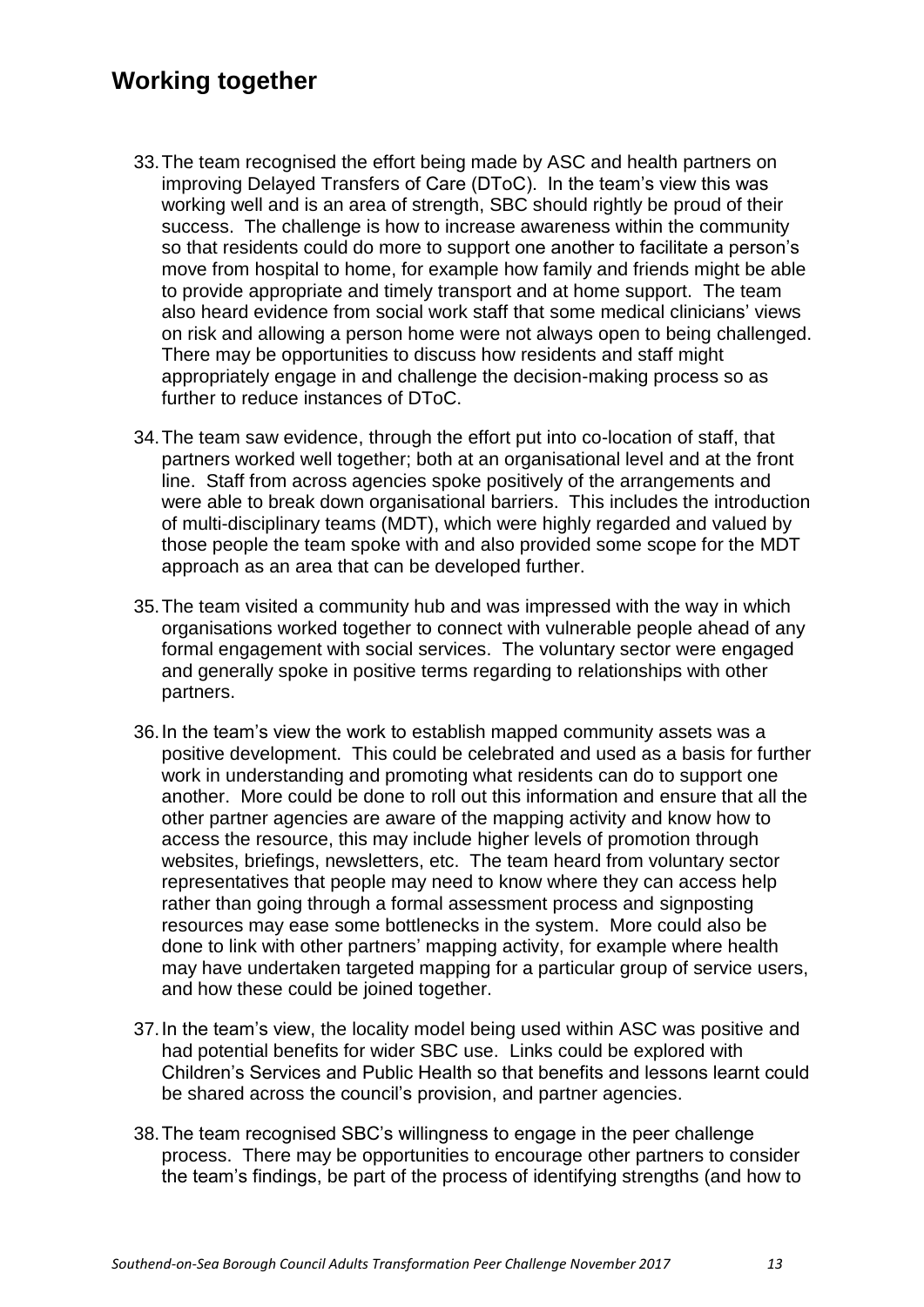build on them), open themselves up to peer challenge and engage in the process of transformation.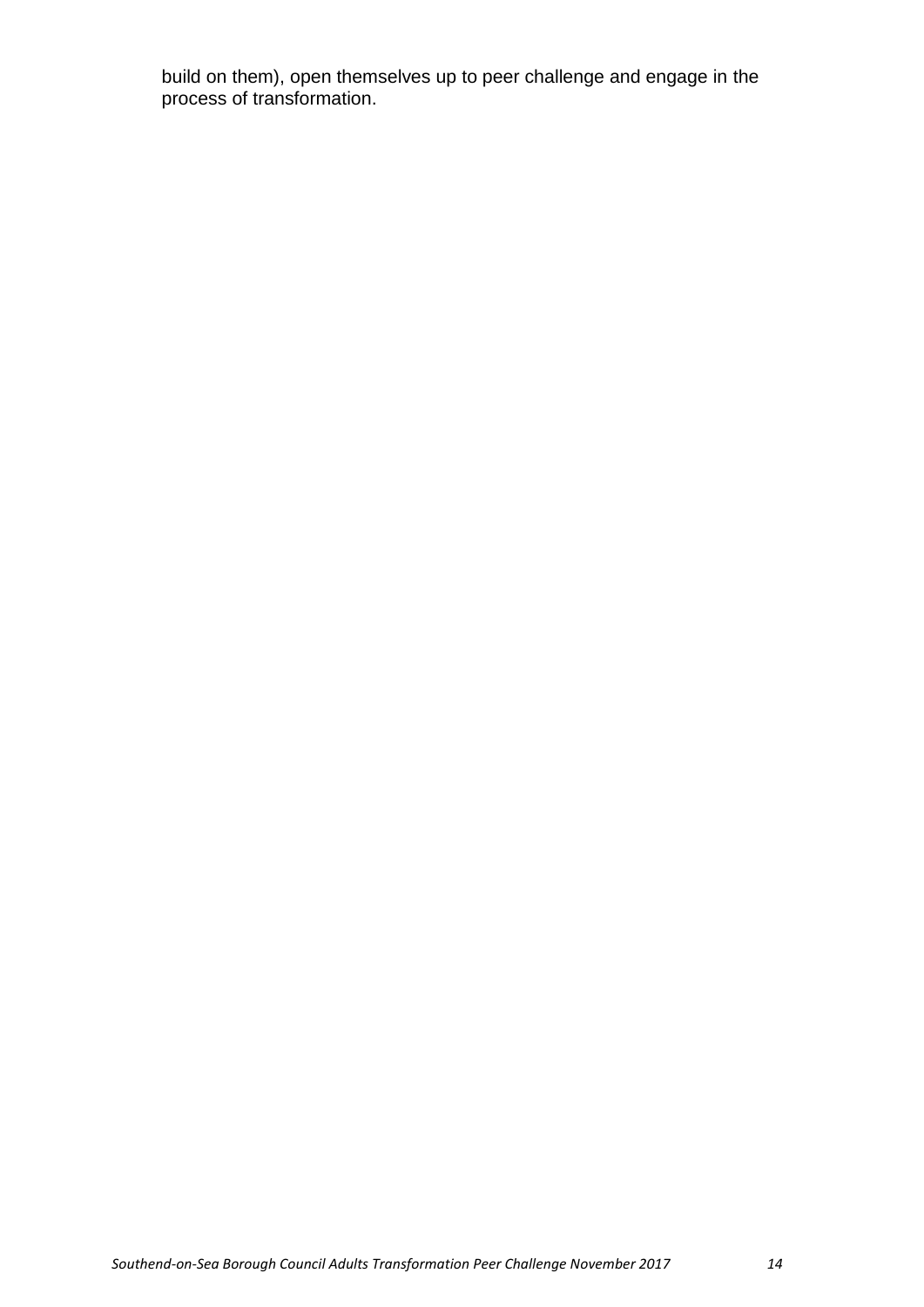#### **Resource and workforce management**

- 39.The team was impressed with the relationship that has been built with the University of Essex, Southend Campus. Students on the social work courses have undertaken projects and placements that have been used to develop and embed the strength-based approach within the existing workforce. Students are graduating with a knowledge and expectation that they will be following the methodology once they enter the Southend workforce. Some students have also undertaken evaluation projects of the MDT approach and this is an area that could be developed further; not just with the helping to establish the evidence base for the effectiveness of MDTs but more widely with other aspects of the Transformation programme.
- 40.The Workforce Strategy supports the social work voice with programmes of development. More could be done to highlight how integration and the development of MDTs will impact on the requirement for the future workforce, its development and the development of the existing wider workforce to meet predicted future roles and skills. There is an opportunity for greater cocreation of the vision for future workforce and methods to provide what is required.
- 41.The team heard evidence that having a dedicated and resourced Transformation team was appreciated and valued by staff and managers. However, the team also heard evidence that frontline staff would value the opportunity to be more engaged in the design and delivery of further change. More could be done to engage their views and provide feedback widely on what has been heard and acted upon.
- 42.The team saw some evidence of co-location and close working across organisations. The challenge for future developments on integration would be to pilot pooled budgets and how these could be used to facilitate integrated pathways or services. An area to consider could include supporting access to Personal Health Budgets, which would require commitment from the Clinical Commissioning Group, which has responsibility for Continuing Health Care eligibility.
- 43.In the team's view, there is an opportunity to build on the work already being undertaken with Children's Social Care relating to those young people making the transition into adulthood. Lifetime planning for children with disabilities may offer a model for wider consideration including resource and outcome planning.
- 44.The team heard from some frontline staff that they could be more actively engaged in the design of practice and that they had ideas and suggestions on how to improve services. By more fully and actively understanding the processes faced by frontline staff, issues e.g. increasing the up-take of direct payments, could be addressed through staff involvement in the shaping of solutions and on-going ways of operating.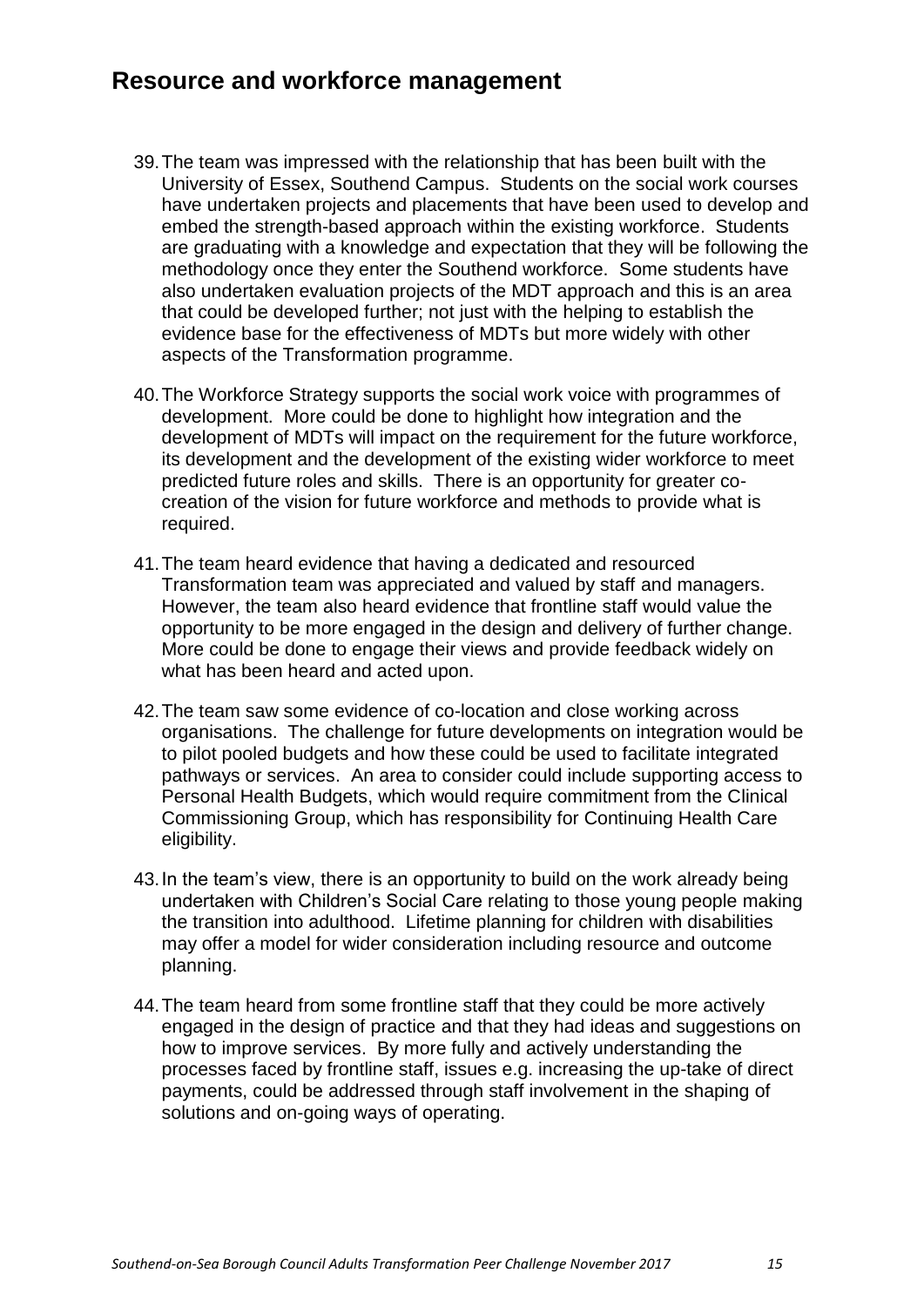#### **Service delivery and effective practice**

- 46.The team was given some good examples of where initiatives have been piloted and consequently how people are working effectively together; nursing colleagues spoke positively about their experiences of working in the MDTs and the engagement and support they received from the Transition Team experts. The challenge is how pilots are scaled up and the benefits shared more widely. Or alternatively, acknowledging that a pilot was successful and the economic reality is that it cannot be expanded and the learning is disseminated widely to inform other projects.
- 47.The team heard that social work staff were respected by partner agencies and that there was a good level of engagement. The staff that the team met were enthusiastic and had a 'can do' approach to working with others for the benefit of their clients. However, some social work staff expressed a desire for engagement with managers to further embed the strengths based approach with partners through their work in the MDTs. Further developing how information and views on how practice might be developed into an even more systematic approach would help ensure that good practice is identified, shared and built on.
- 48.The team heard from carers' representatives that there may be an opportunity to enhance the use of alternatives to formal assessment routes. The carers groups stated that they were willing to help with carers' assessments, especially where people did not need a comprehensive assessment and where sign-posting to sources of information/support might be the most appropriate and timely approach.
- 49.In the team's view, Public Health could be more engaged in highlighting early intervention and prevention approaches, particularly in developing relationships and joint understanding with health colleagues.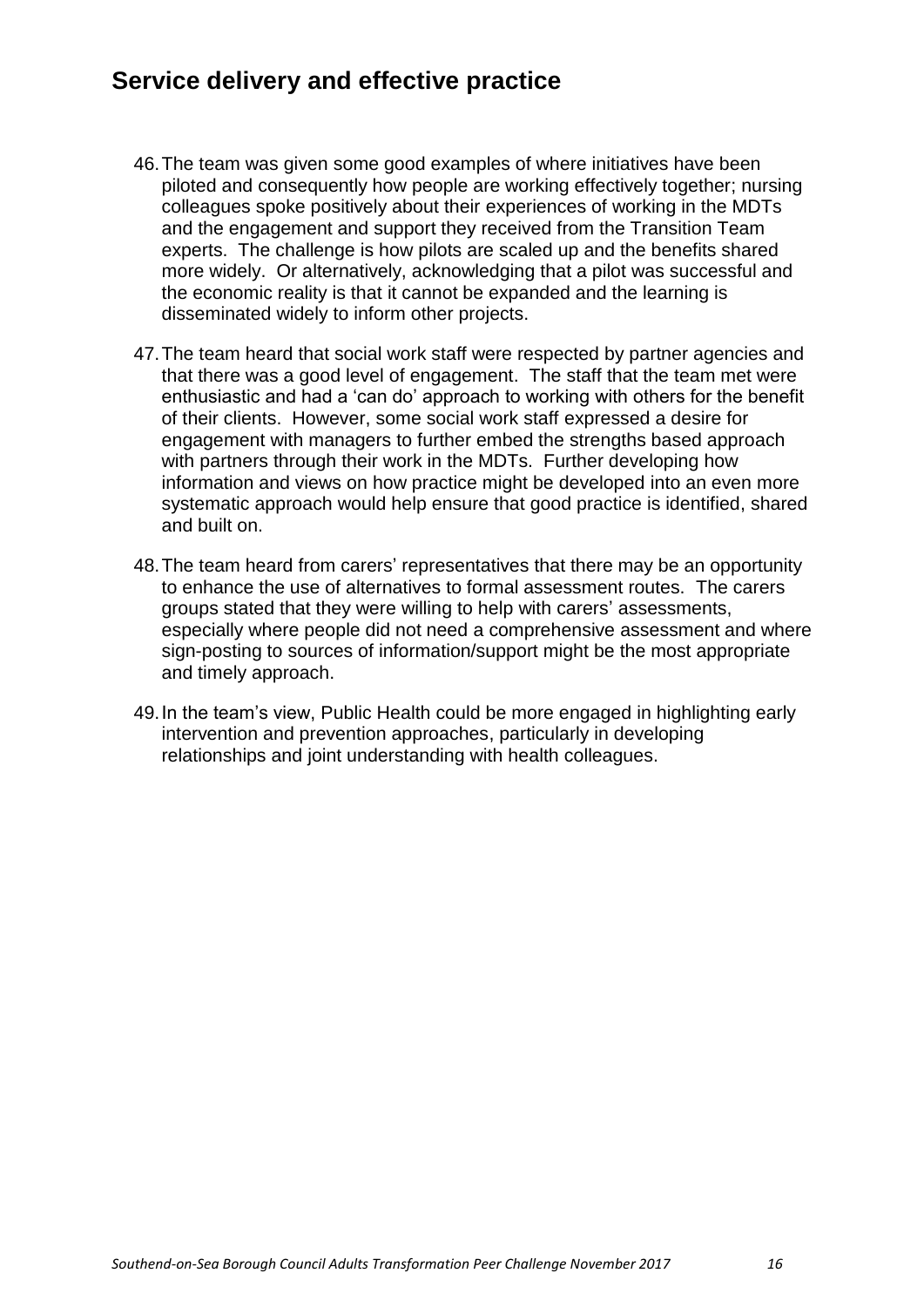## **Commissioning**

- 51.The team recognised that ASC undertook some joint commissioning with health. SBC may wish to consider formally evaluating and sharing evidence of how commissioning arrangements support the council's integration journey. Areas that may further the integration agenda could include: creating pooled budgets, increasing joint management arrangements, joint/open access systems so that more information is able to be shared between organisations and jointly deciding on adopting a single process (one that already exists in one organisation and is seen to be working well) rather than each organisation developing their own and then trying to integrate.
- 52.The team was impressed with the understanding that Housing could play a significant role in the next period of transforming the delivery of ASC services. This may include using profiles of the future population to inform strategy and the use of Extra Care/sheltered accommodation; plus how the income from housing could be used to support other services and the role of the housing development company. Equally to consider how the arms-length company might operate to support the delivery of both an strengths based approach and integrated provision, but also including what happens if it does not deliver the desired outcomes
- 53.In the team's view, the incorporation of reablement and enablement principles into mainstream services was noteworthy good practice.
- 54.In the team's view it would be worth considering if more could be done to drive the market, particularly in the independent sector. Assistive technology was raised as an area for further development as well as the provision of community equipment and adaptations so that they could be applied in a wider range of settings.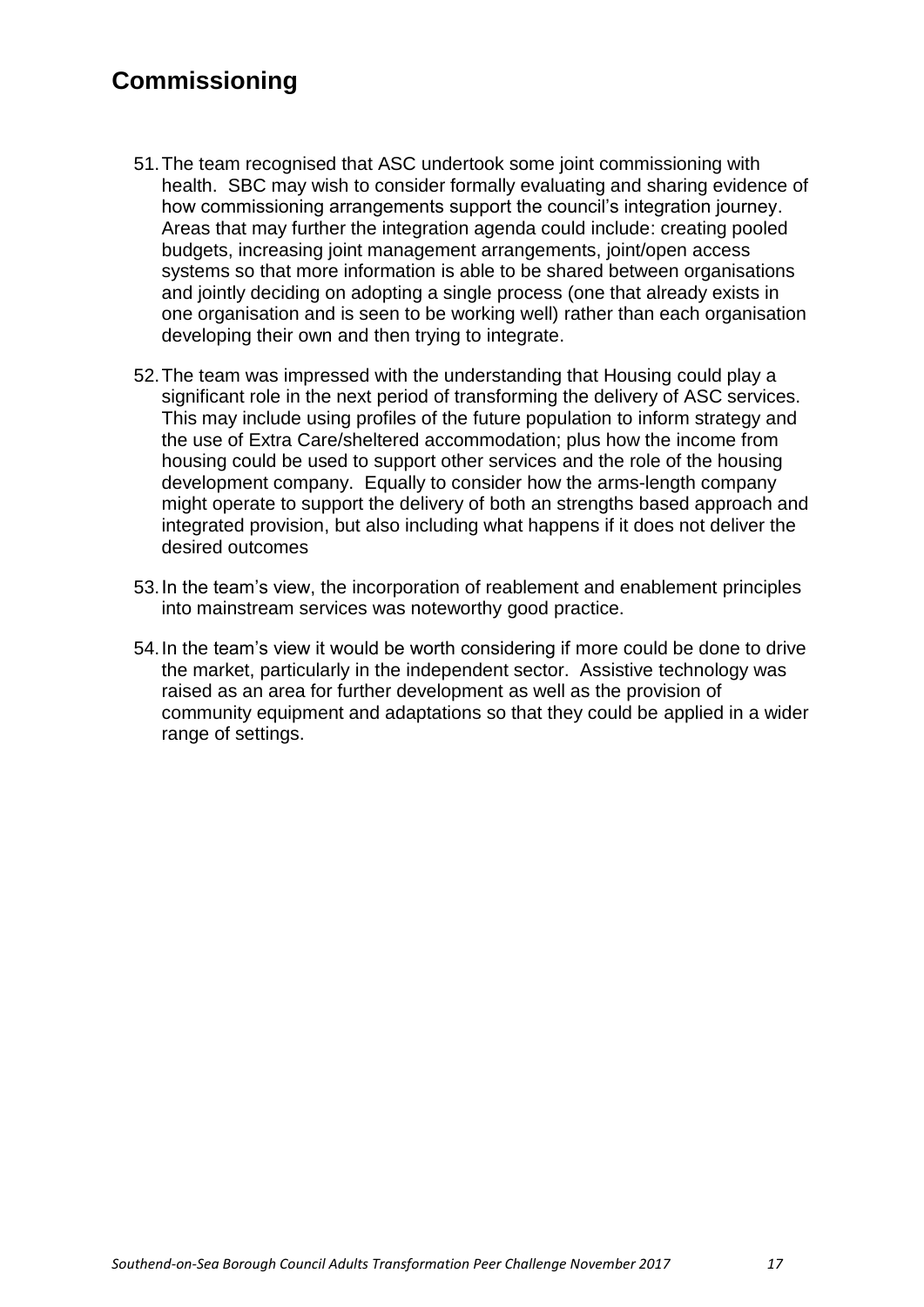#### **Productivity and innovation**

- 56.The team was impressed that Southend has resourced and arranged a seven day a week hospital social work service, particularly as in the team's experience, this is not the norm across all local authorities.
- 57.The Community Hubs had a good level of engagement from across a range of organisations, most notably from the voluntary sector. It was also noteworthy that the Council's arms-length management organisation for housing was engaged, making links between services in one location, which facilitated access for service users and promoted information sharing and deepened understanding of other services amongst staff.
- 58.The team noted and recognised Southend's willingness to invest in innovative approaches, often experimenting with new concepts to ascertain what benefits may arise. High profile examples included using a robot to illustrate how technology can be used in a variety of non-standard ways to engage with people, of all ages and backgrounds. The challenge is how to celebrate the achievements of piloting new ways of working and to build on these so that they become scalable.
- 59.In the team's view, the asset-mapping undertaken by ASC is an approach that could benefit the whole council. The challenge would be reflectively to consider where performance has changed or may need to change further as a result of adopting the strength-based model. Involving others in the challenge process, both inter-departmentally and through the wider partnership, would help generate further innovation and encourage others to embed new approaches to meeting the needs of residents.
- 60.There may be scope to review existing processes and procedures so that they minimise duplication and avoid unintended consequences, for example the use of payment cards can lead people in certain directions when choosing how their needs can be met, particularly if the cards' use is restricted to specific services. Other areas that may benefit from further consideration include; the use of panels when decisions have already been taken, potentially adding an additional step and the process for enabling service users to access direct payments. Engaging staff and partners in any reviews of processes is likely to ensure that future processes are better able to reflect a whole system solution that can be owned by all those involved.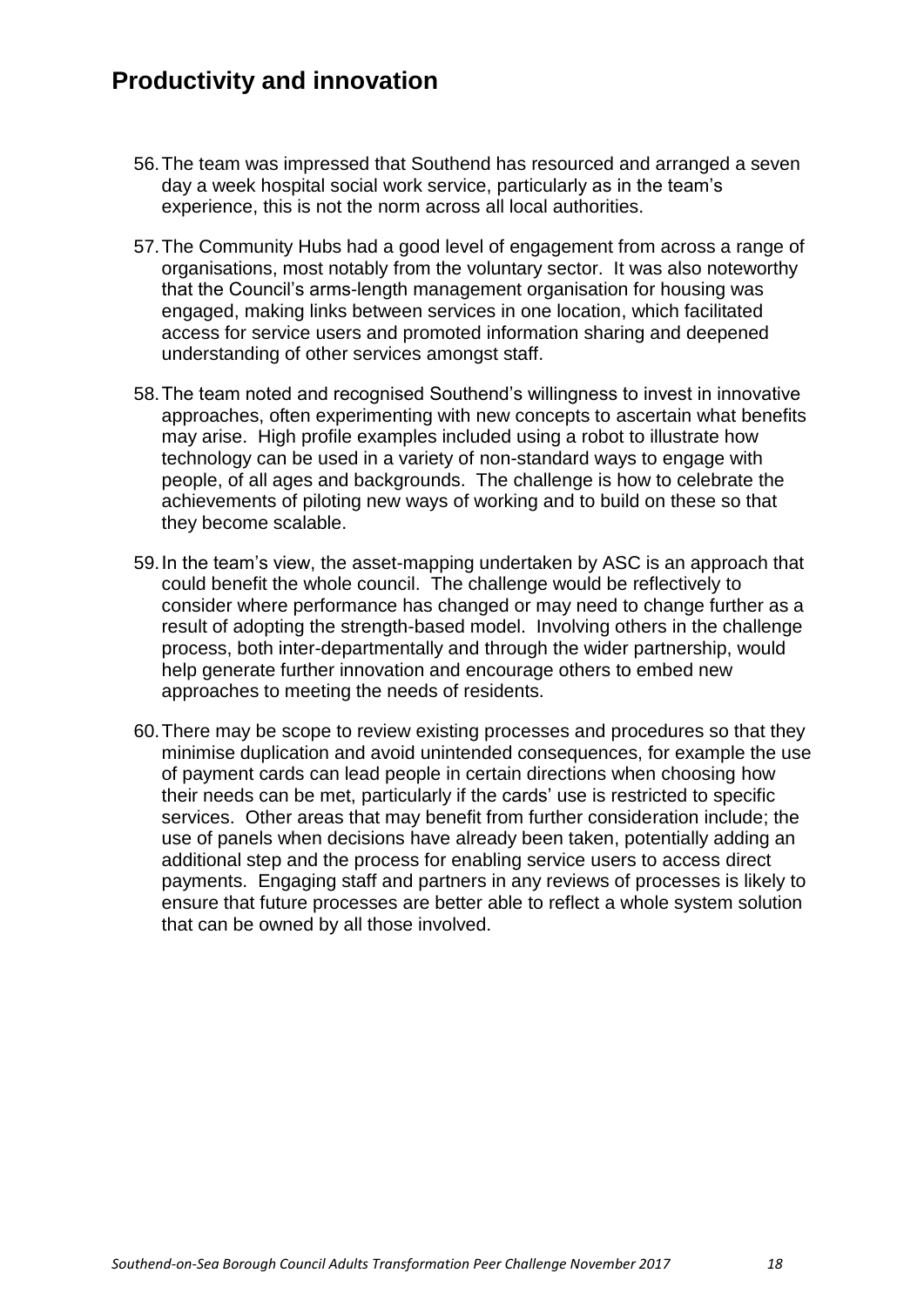#### **Recommendations**

- 61.The team was impressed with the energy and willingness to undertake change that was evident in the managers, staff and partners who participated in the Challenge. The team recommends that this energy is built on through having a clear narrative of what has already been achieved and what the vision is for the future. This narrative would be supported with detailed delivery plans, agreed with partners, that include shared targets and robust mechanisms for monitoring progress.
- 62.The team was impressed with the transformation activity being undertaken in ASC. There is now the opportunity for this to be rolled out so that it combines with and informs other activity being undertaken, within the rest of the council.
- 63.Although the Transformation project is being led within ASC, the time is now right for engagement to be broadened across the whole partnership to achieve system-wide change. Leadership, both within the other council departments and partner organisations, can be encouraged to participate in developing how a strengths based approach can transform the way in which services are designed and delivered.
- 64.Use the test of co-production to ensure that transformation is being designed and delivered with citizens and with those who will provide support, in order to design the best solutions and also to engage their commitment to making it happen. If transformation is not coproduced, there needs to be clarity as to why and how assurance can be achieved that the service user is getting what they need.
- 65.Consider how elected members are engaged and supported to provide leadership and support to the transformation agenda. There may be an opportunity, through member development programmes, including visits to other local authorities, to further members' understanding of how organisations are impacted by transformation issues.
- 66.Develop clear joint communications with partner organisations on the activities, benefits and outcomes of the Transformation programme, providing clear evidence of the impact on service users, including the enhanced use of case studies that tell the customers story will also develop the evidence base of outcomes.